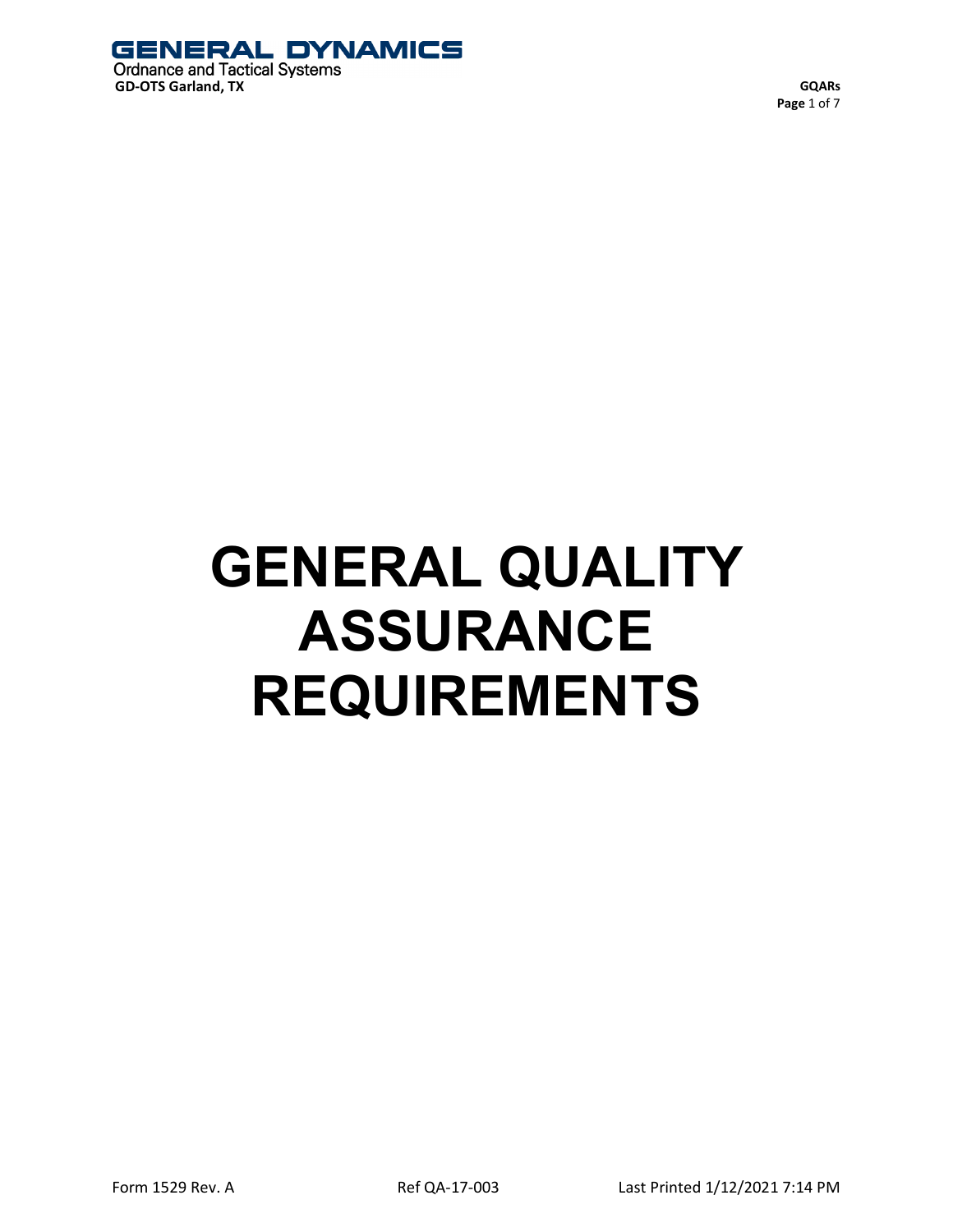*These requirements shall be communicated to ALL appropriate personnel within the Seller's organization, upon receipt of the Purchase Order.*

## **1. Purpose**

This document establishes requirements applicable to items ordered under the Request for quote or Purchase Order of which this document is a part. It contains General Requirements for quality assurance that is applicable, unless expressly excluded in the Purchase Order. Any Supplemental Quality Assurance Requirements (SQARs) specified on the Purchase Order shall also apply and if in conflict, shall supersede these requirements. Any of other conflict of requirements shall be resolved in writing through the GD-OTS Buyer.

### **2. Definitions**

- The term **"Purchase Order"** refers to the Purchase Order, Sub-Contract, or other written agreement between the Buyer and the Seller (Supplier), in which this document is incorporated by reference.
- The term **"Buyer"** refers to the GD-OTS Garland Procurement Agent issuing the Purchase Order.
- The term **"Seller"** refers to the legal entity that is the contracting party with the Buyer with respect to the Purchase Order. The Seller is the supplier to the Buyer.

## **3. Requirements for the Systematic Control of Quality**

- A. **Systematic Assurance of Conformance to Requirements:** The Seller shall establish a system of internal quality controls sufficient to assure that all items. materials, and services submitted to the Buyer conform to contract and Purchase Order requirements, whether manufactured or processed by the Seller, or procured from subcontractors or sub-tier suppliers. The Seller shall perform any inspections and/or tests necessary to substantiate product conformance to drawing, specification, or Purchase Order requirements. GD-OTS encourages its suppliers to become compliant with the requirements of ISO-9001 (current revision) and to utilize those guidelines as the basis for their internal Quality Management System.
- B. **Records:** The Seller shall maintain adequate records of all required certificates, inspections and tests, including such records or certifications provided to the Seller by its suppliers, for at least 7 years after final payment, unless otherwise specified, and shall provide or make available for review all such documentation.
- C. **Drawing and Specification Control:** The Seller's system shall assure that only correct, current drawings and specifications as detailed in the contract and/or Purchase Order are used for fabrication, processing, and inspection and testing.

For military and other standards and specifications, the latest revision at the time of purchase order shall be used unless otherwise directed by the purchase order, drawing, or Buyer.

D. **Measuring and Test Equipment:** The Seller shall provide and maintain any measuring and test equipment necessary to assure that items and materials conform to requirements. To assure continued accuracy, such equipment shall be regularly checked for accuracy, and precision equipment shall be calibrated at established intervals against certified standards traceable to the National Institute of Standards and Technology (NIST). GD-OTS encourages its suppliers to utilize the guidelines of ISO 10012 (current revision) as a model for maintaining inspection equipment and tools.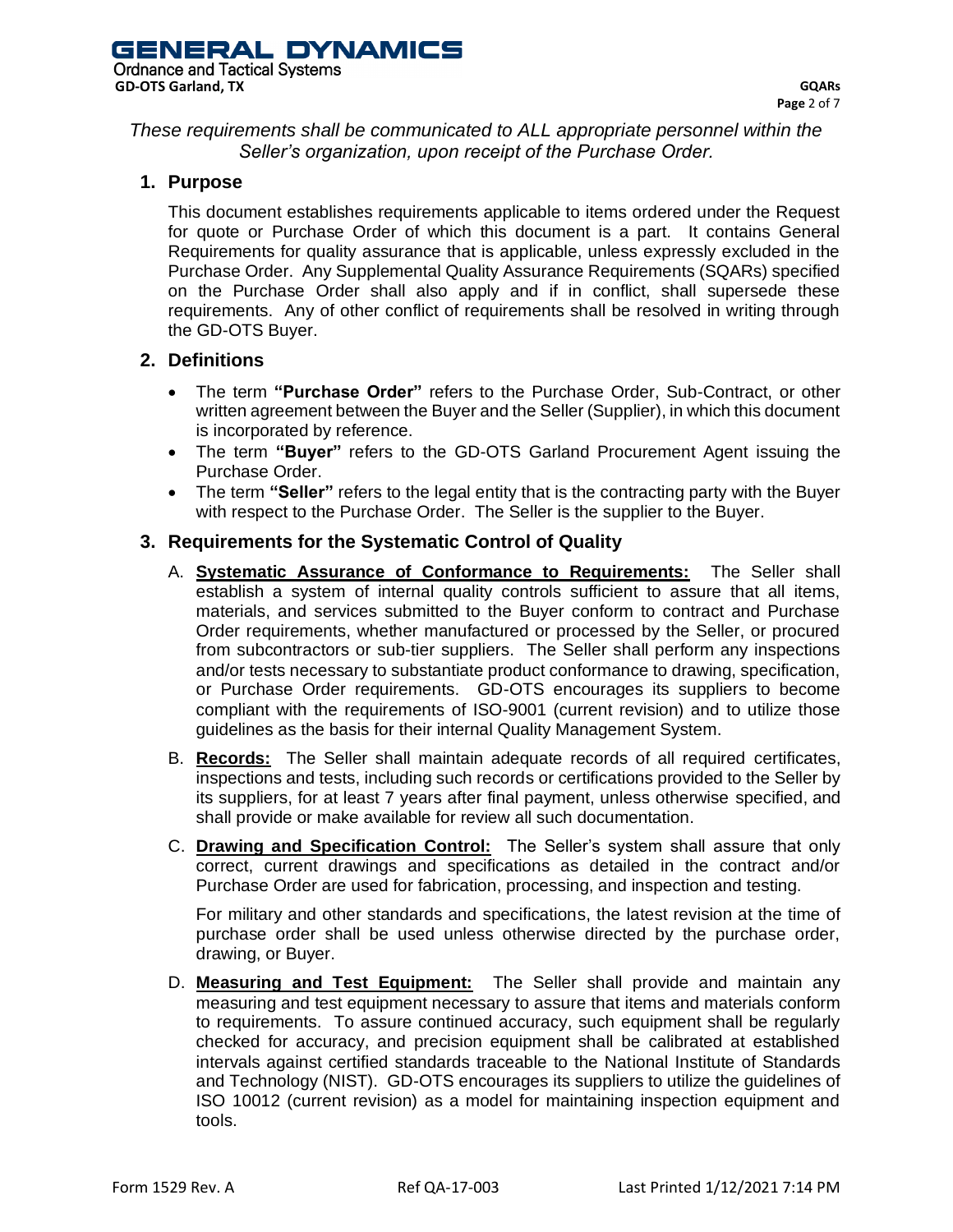GENERAL DYNAMICS

**Ordnance and Tactical Systems GD-OTS Garland, TX**

E. **Control of Nonconforming Material:** The Seller shall establish and maintain an effective and positive system for identifying, segregating, and controlling material found not to conform to requirements. An initial report to the Buyer of any material considered for MRB action is required within 2 business days of rejection. The Seller is advised that the authority to make Material Review Board (MRB) dispositions for assemblies, sub-assemblies, or components that comprise items listed on the Purchase Order is not granted. **The Seller does not have the authority to perform any repairs or make substitutions.** The Seller does, however, have the authority to scrap product that doesn't use or contain buyer supplied material. Any decisions to scrap any items made from Buyer supplied material must have the written consent of the Buyer. Rework to drawing requirements is permitted unless otherwise noted. The Seller may perform "Rework to Print", only after the Buyer has been notified that such "Rework to Print" needs to be performed and only if a documented procedure is in place that has been approved by the Buyer.

"Rework to Print" and "Repair" are defined as follows:

- **Rework to Print:** The reprocessing of nonconforming items, in the same manner as originally performed, to bring them completely into conformance with drawings, specifications, and/or Purchase Order requirements.
- **Repair:** The subjection of nonconforming material to an approved process designed to reduce but not completely eliminate the nonconformance. The purpose of repair is to bring nonconforming material into an acceptable condition. Repair is distinguished from rework in that the item after repair still does not completely conform to the applicable drawings, specifications, or contract requirements. Only the GD-OTS Buyer can approve any repair activity.
- F. **Request for Changes / Deviations / Waivers:** The Seller shall not incorporate any change, deviation, or waiver which affects the Buyer's, Seller's, or Government's specifications or drawings prior to receipt of written authorization from the Buyer. This will also include any Acceptance Test Procedure or process specification changes or other requirements imposed for the acceptance of the item as described in the Purchase Order.

Additionally, the Seller is not authorized to process any items "at their risk" by incorporating the proposed change into deliverable items.

G. **Rounding, and the Reporting of Inspection Data:** Unless otherwise specified, the Seller shall, during the course of inspection of items under the Purchase Order, utilize the standard practice of ASTM E29 (latest revision) with respect to rounding of digits. The accuracy of acceptance is a ratio of 10:1 greater than the tolerance of the feature being inspected. It shall be this last digit that is employed to determine the rounding of the other significant digits. In the case of MAX callout for a feature, rounding shall not be utilized and the absolute method shall be employed.

Additionally, the Seller shall report all inspection data, whether in their format or that of GD-OTS, to the same number of decimal places as shown on the drawing or within the specification.

H. **Use of Controlled of Shelf Life Materials:** The Seller shall have and maintain an effective system for controlling items that have limited acceptability due to shelf life constraints. The system must include a method for identifying the age of such items and provide for the rotation of stock (FIFO) as well as provisions for any special storage and handling conditions required by the manufacturer of the controlled shelf life item. The Seller shall not under any circumstances use or incorporate into any item materials that have lapsed beyond the shelf life expiration date.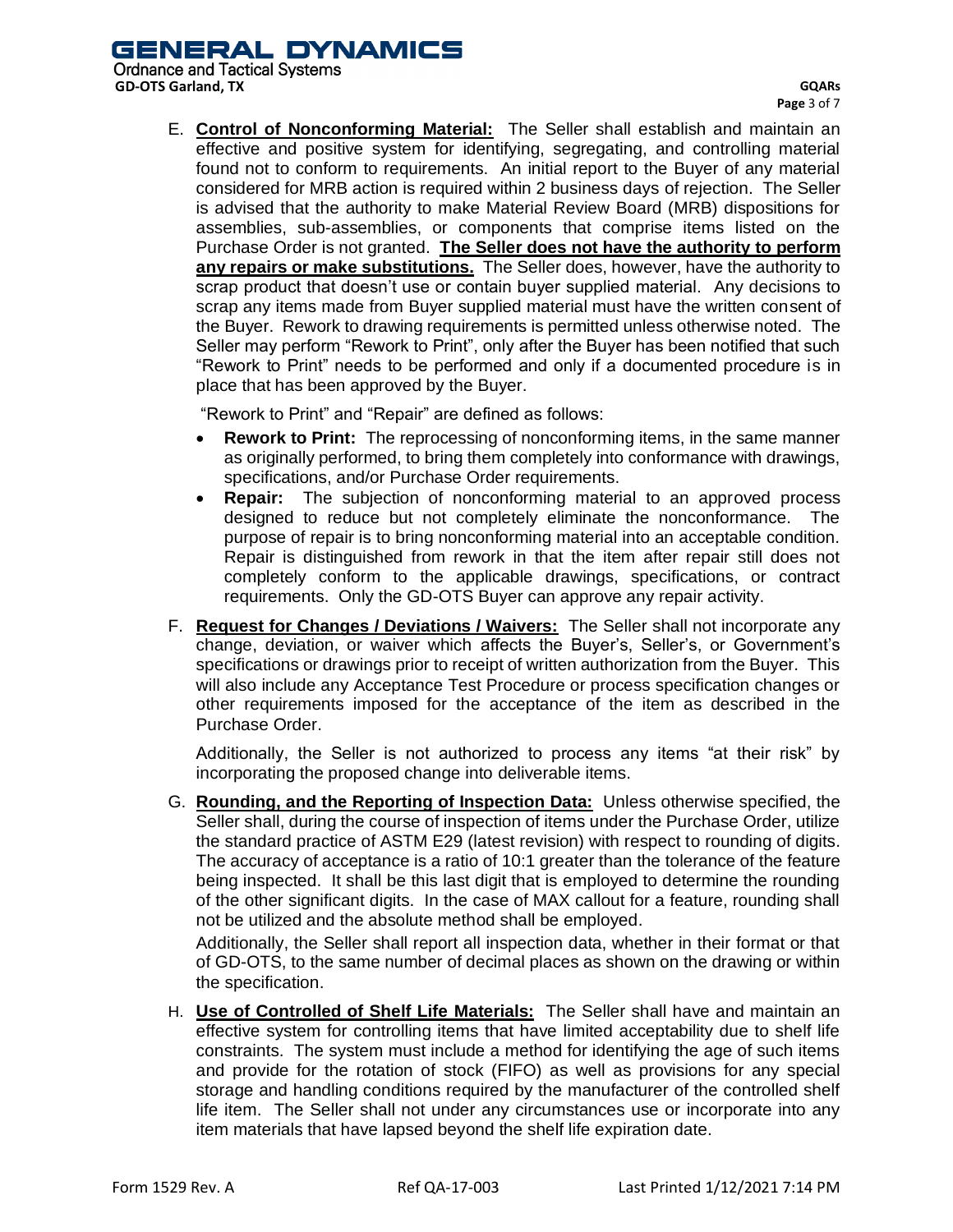I. **Tooling and Tool Proofing:** Tooling required for items produced under the Purchase Order are subject to acceptance by the Buyer. The Seller shall notify the Buyer when tooling is ready for inspection. Acceptance will be contingent upon a quantity of resultant dimensional samples inspected under surveillance of the Buyer's delegated representative. In the case of multiple cavity tooling, the resultant samples must be from each cavity. Samples used for dimensional verification shall be identified with the tool number (and cavity number if applicable) used to produce them.

The Seller shall notify the Buyer prior to any rework, refurbishment, or replacement of any portion of the tooling used to produce items on the Purchase Order. Upon notification, the Buyer shall advise the Seller if there is a need for an updated (delta) First Article Data Package, or to perform a new mold, die, or tooling analysis.

- J. **Formation and Identification of Lot or Batches:** The product shall be assembled into identifiable lots, sub-lots, or batches. Each lot or batch shall consist of units or product of a single type, grade, class, size, and composition, manufactured under essentially the same conditions and at essentially the same time (MIL-STD-1916) unless stated otherwise in the PO or QAD (Quality Assurance Document).
- K. **Calibration System:** The Supplier shall maintain a calibration system using the guidelines of ISO-10012 (latest version).

## **4. Prohibited Practices**

A. **Unauthorized Repairs:** The Seller may not repair parts damaged or found to be faulty during fabrication by means of welding, brazing, soldering, adhesives, or other means of adding material without the written consent of the GD-OTS Buyer. Defects in castings or forgings shall not be repaired by any method unless authorized

in writing by the GD-OTS Buyer.

B. **Changes in Approved Systems, Processes, Materials, or Procedures:** The Seller shall not change any process to include manufacturing methods or equipment, inspection methods or equipment, material, or procedure without prior written consent of GD-OTS. This specifically includes the Quality Management System. As to any product which has been subjected to Buyer or Government specified qualification procedures qualifying the Seller's product or to permit the Seller to become a qualified source for the product, the Seller shall not change product design, composition, configuration (including form, fit, function, or interchangeability), materials, fabrication processes, Seller's subcontractors, facility of manufacture, or outside processing sources without prior notification and subsequent written approval by the Buyer. All requests for change shall be submitted in writing.

The Seller shall flow down this requirement to subcontractors as applicable.

- C. **Improper Resubmittal:** Items rejected by GD-OTS and subsequently resubmitted to the Buyer shall be clearly and properly identified as resubmitted. The Seller's shipping documents shall state that the items are replacements or reworked items and shall also reference, by number, the Buyer's rejection document.
- D. **Unauthorized Subcontracting:** The Seller shall not subcontract work, or processing (including that required by drawing or specification), or procure materials to be supplied to the Buyer (other than raw materials or catalog items), or release technical information included with the Request for Quotation or Purchase Order, to other subcontractors or sub-tier suppliers without specific written approval of the GD-OTS Buyer. (GD-OTS may have Customer requirements to control special process sources.)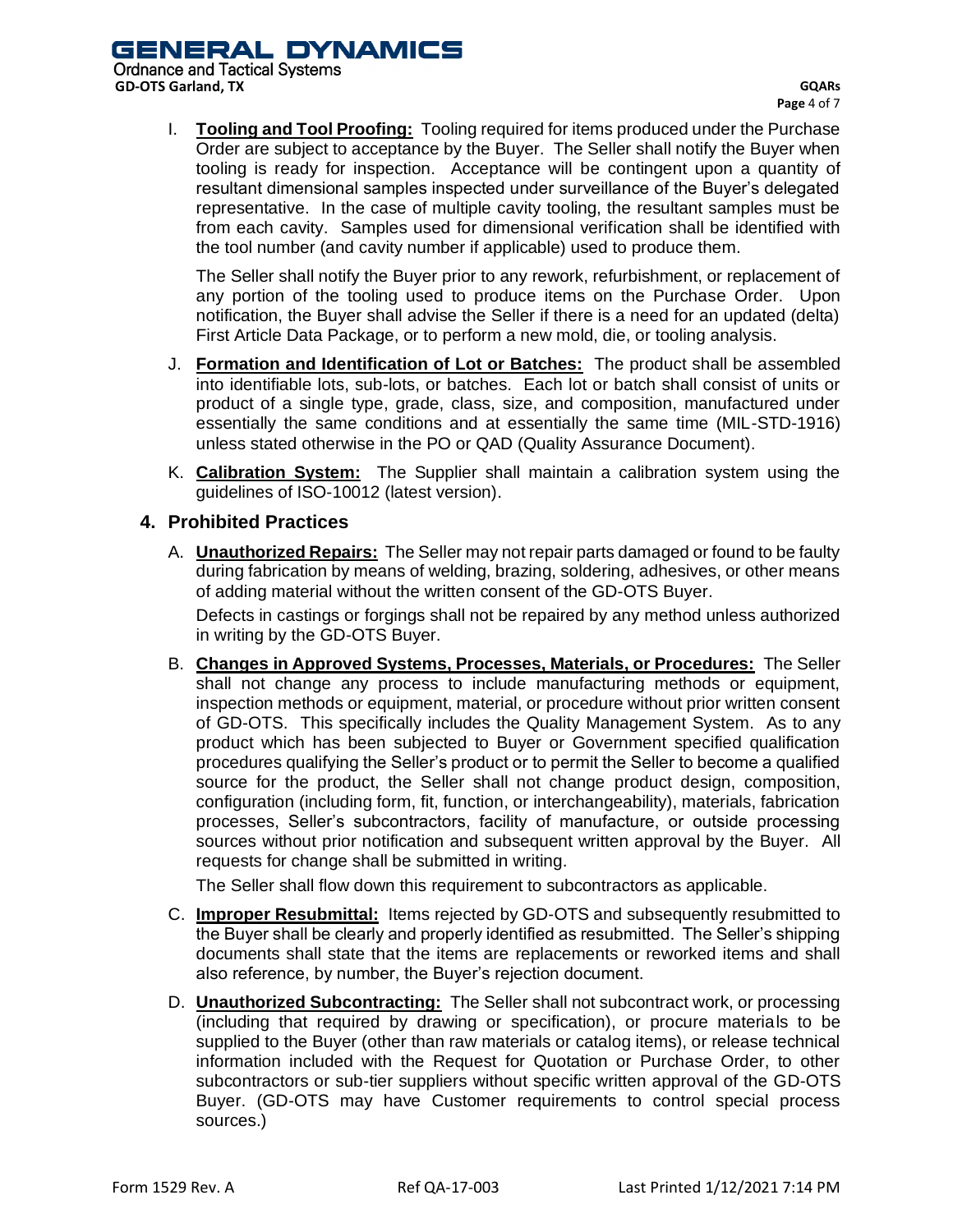**Ordnance and Tactical Systems GD-OTS Garland, TX**

- E. **Unauthorized Facility Change:** The Seller shall not relocate any production, manufacturing, and/or processing facilities during performance of the Purchase Order without prior notification of such relocation to the GD-OTS Buyer, and affording the Buyer an opportunity to examine such facilities for compliance with Quality Assurance requirements, including any necessary approvals.
- F. **Counterfeit Parts**: Purchased parts must be obtained by the Original Component Manufacturer (OCM)/Original Equipment Manufacturer (OEM), or through an OCM/OEM authorized distributor chain. "Counterfeit Work" means Work that is or contains items misrepresented as having been designed and/or produced under an approved system or other acceptable method. Supplier must immediately notify GD-OTS with the pertinent facts, if the supplier becomes aware or suspects that it has furnished Counterfeit Work. When requested by GD-OTS, the supplier shall provide OCM/OEM documentation that authenticates traceability of the affected items to the applicable OCM/OEM.

## **5. Responsibility for Conformance**

Neither surveillance inspection and/or tests performed by the Buyer, or their representative, at either the Seller's or Buyer's facility, or the Seller's compliance with all applicable Quality Assurance Requirements shall relieve the Seller of the responsibility to furnish items that fully conform to the provisions of the Purchase Order in its entirety.

Product found to be nonconforming after source inspection or source surveillance does not relieve the Supplier's responsibility of their product. Product will have to be replaced or reworked as appropriate.

#### **6. Documentation**

The Buyer may refuse to accept items delivered under the Purchase Order if the Seller fails to submit the certification documentation, test data, inspection documentation, or reports specified in the Purchase Order. Documentation includes source inspection records when such source inspection is performed.

### **7. Lot Sampling**

The Buyer reserves the right to use statistically valid sampling plans, including Zero Defect plans, for the acceptance or rejection of items, and to return items rejected by such means to the Seller for correction or replacement. Final acceptance shall be at GD-OTS, or if drop shipped, at the final destination.

### **8. Corrective Action Requests**

When the Buyer determines that an issue exists, the Seller shall provide a formal response to any Supplier Corrective Action Request (SCAR) issued by the Buyer within the following timeframe.

- A. **Initial response:** The Seller shall provide to the Buyer an initial response within 48 hours (2 business days if the 48 hours timeframe falls during a weekend or holiday). Extensions to the initial response due date may be granted at the discretion of the Buyer, but shall not exceed an additional 48 hours. The Supplier Point of Contact (POC) shall provide an initial response which shall include at a minimum:
	- Acknowledgement that the SCAR has been received and understood.
	- A simple statement of the condition without placing blame or attempting to solve the issue.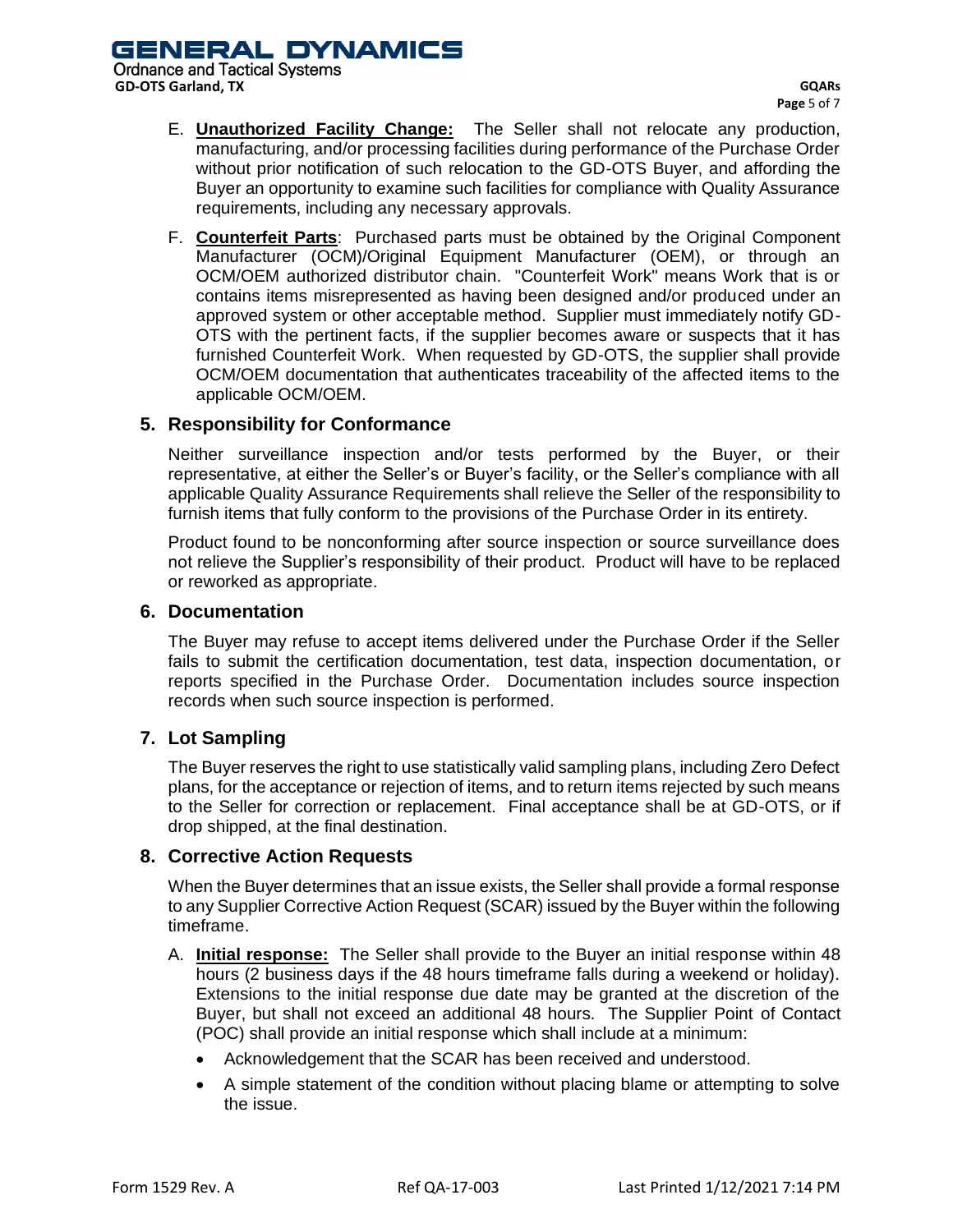- A short term containment effort to prevent the condition from getting to the next step or the customer. This should include the name of the person responsible (POC) and the date of implementation.
- An initial data gathering plan this plan may not be fully realized at this stage of the process, but may be used as a starting point which may be modified and updated as the process develops. Again, this should include the name of the person responsible (POC) and the date of initiation and projected dates of additional events.
- B. **Interim response(s):** As the Seller generates updates to either the containment action or to the initial data gathering plan they shall be supplied to the Buyer.
- C. **Final response:** The Seller shall provide a final response to the Buyer within 14 calendar days of initial receipt of the SCAR. Extensions to the final response due date may be granted at the discretion of the Buyer, but only in the event that the need for extension is justified and is evidenced by a plan of action with dates extending beyond the original final response due date. The final response shall include at a minimum:
	- The completed fully executed data gathering plan with analysis/interpretation of data.
	- A determination of the root cause for the condition.
	- A determination of actions needed to prevent recurrence of the condition.
	- A corrective action implementation plan including the name of the person responsible and the date of implementation.
	- A plan for future monitoring of the implemented actions to determine effectiveness.
	- All objective evidence of actions taken to support the root cause and corrective actions implemented.
	- Signature of the highest authority within the Seller's facility responsible for the overall execution of the corrective action process.

A SCAR may not be closed until all actions have been implemented. Failure by the Seller to adhere to the response requirements shall reflect on the Seller's supplier rating and their ability to quote future business.

When corrective action is required for Government Source inspected items, the Seller shall coordinate such actions with the Government Quality Assurance Representative assigned to their facility.

### **9. Workmanship**

Products delivered to GD-OTS are representative of the supplier's quality of work and shall be free of sharp edges, burrs, dents, folds, dirt, and oil.

- A. **Surface Finish, Plated, & Surfaces:** Machined, plated, and painted surfaces shall be smooth and uniform. Free from blisters, pits with depth exceeding surface finish specifications, and other defects visible without magnification. Paint and plating shall be uniform in color. Scratches shall not expose base material.
- B. **Forgings & Castings:** Forging and castings shall be free of slivers, laps, cracks, checks, seams, cold shunts, inclusions, scale, burning, and lamination.
- C. **Welding:** All welds are to be free of slag, spatter, inclusions, and porosity. Weld beads are to be uniform and consistent.
- D. **Threaded Features:** Screws, nuts, bolts, and threaded holes shall show no evidence of cross threading, mutilation, or detrimental burrs.